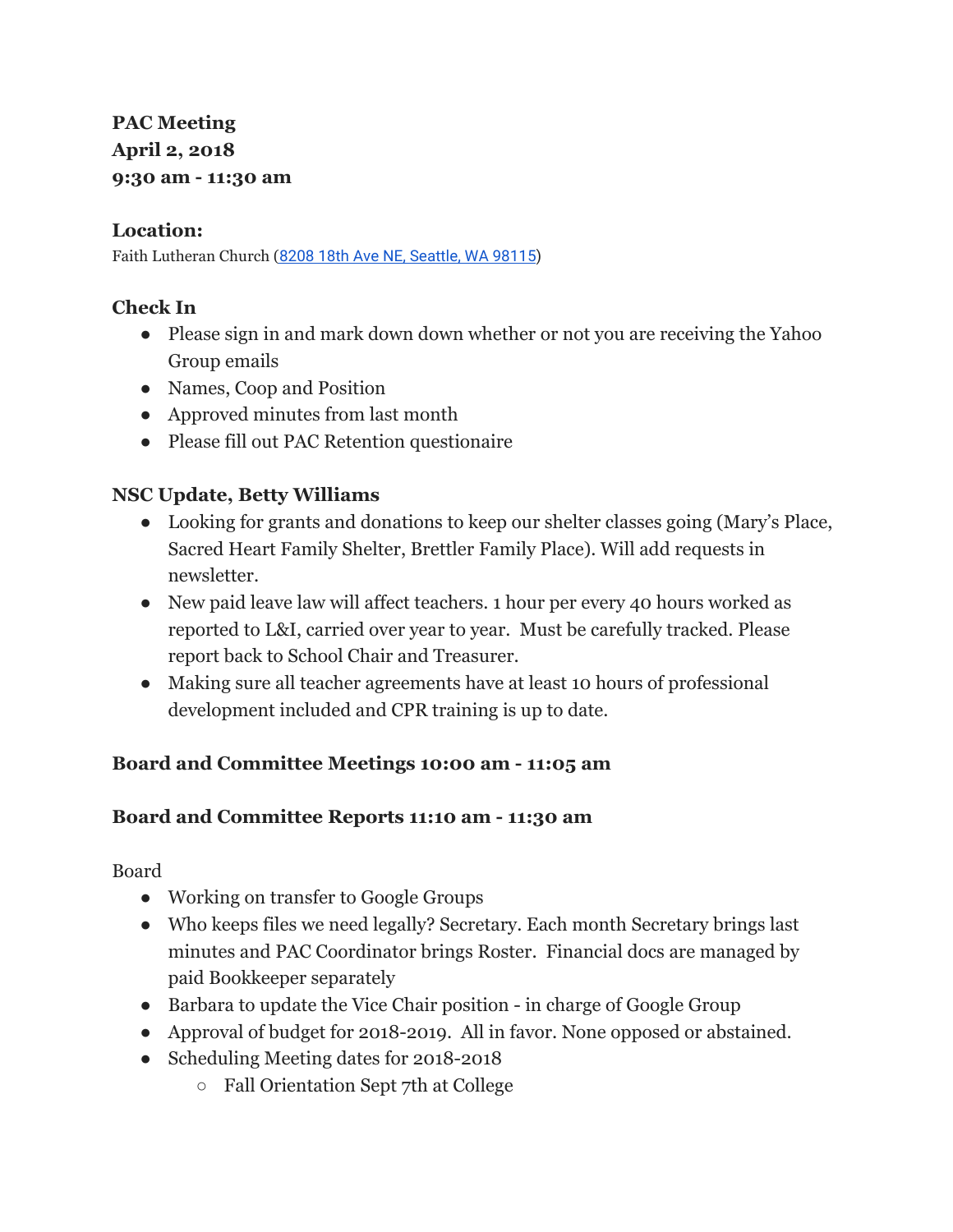- Meetings 2nd Monday of the Month: Oct 8th, Nov 5 (1st Mon due to Veterans Day), Dec 10, Jan 14, Feb 11, Mar 11, Apr 1 (1st Mon due to Spring Break), May 20 (3rd Mon to allow for upcoming PAC Reps to attend)
- Prepare for May meeting: allocate jobs, find holes, etc.
- Asking to please talk up PAC Job and ask new/upcoming PAC Reps to attend May 21st meeting
- Motion to approve budget (same as last year). All approved. No objections or abstentions
- All in favor to approve minutes from March 2018. No objections or abstentions.

Communications

- Getting sense of how many people read PAC Newsletter and how they read it.
- Possibility of moving to an in email newsletter style.

**Diversity** 

- Working on translating
- Working with communications on articles around sensitive days/subjects such as Halloween costumes and Columbus Day.

Education

- Disaster Preparedness Lecture tonight.
- November Lecture is on Kindergarten readiness. Securing speakers now.
- Recommendations for more lectures next year?

Fundraising

- Seafair tickets: emailable link with percentage going to PAC Scholarship fund
- Kids on 45th Store: \$5 per grocery bag of gently used clothes (no holes, stains)
- Growler Guys tonight: 15% of net sales tonight. Don't forget to put your receipt in the designated jars.

Registration

- Working out best way to move forward to next year.
- Looking at moving registration to online

Scholarship

• Spring Scholarships are allotted.